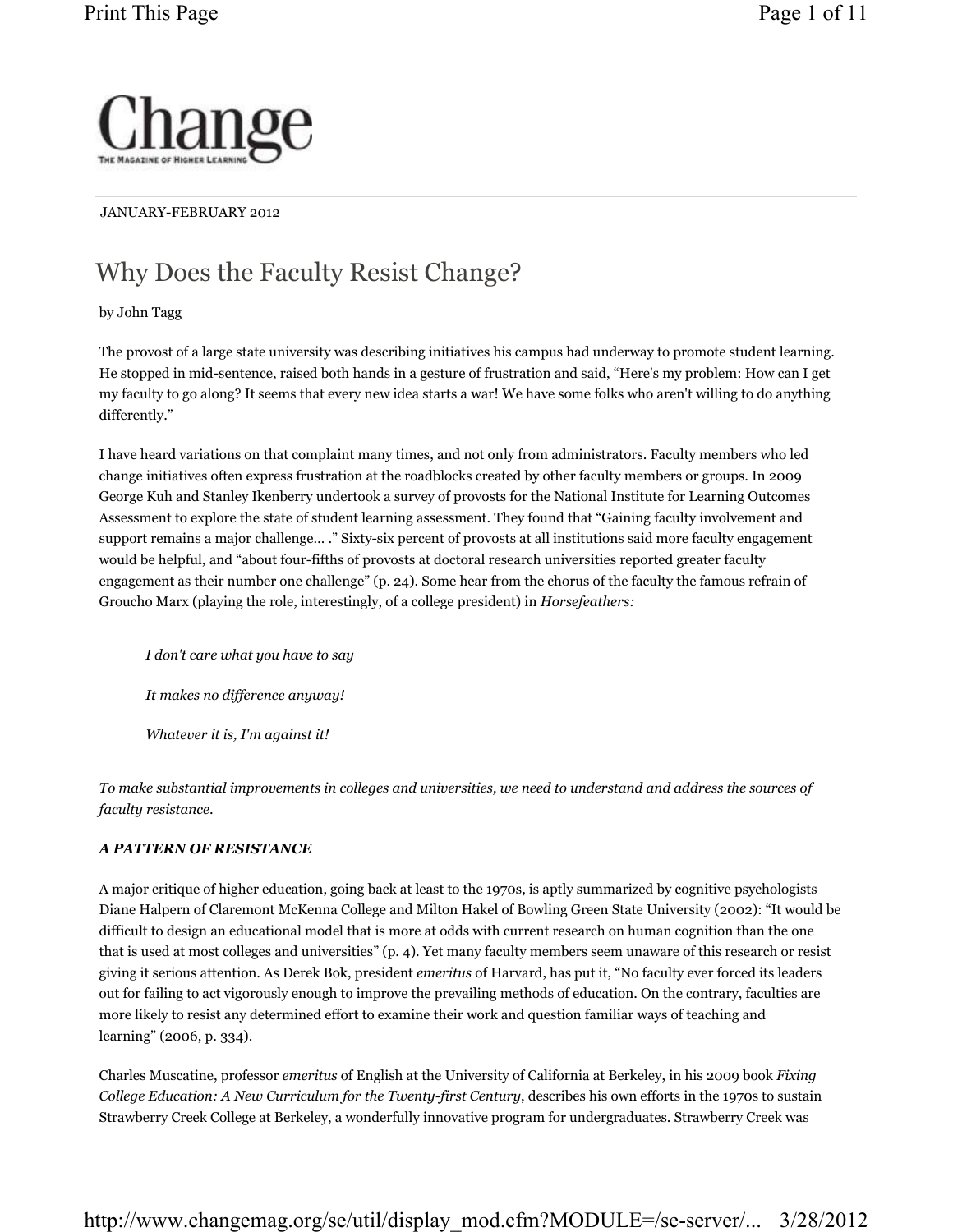terminated by a faculty committee because of concerns about "educational quality." But in the long process of review, he notes, *"No faculty group, to my knowledge, had ever attempted to determine the actual 'quality' of the courses in the regular academic program, against which the quality of unconventional courses might be judged"* (p. 35—italics in original). This double standard, in which quality only becomes a question when contemplating change and no comparative evidence ever emerges, is widespread in discussions of curriculum and pedagogy.

From the reformers' perspective, the key question for teachers should be how they can help students to learn better. While this will strike most people outside the academy as so obvious as to be innocuous, it raises the defensive hackles of some inside. Mary Burgan, formerly general secretary of the American Association of University Professors (AAUP) suggests—in her 2006 book *What Ever Happened to the Faculty?*—that

*the most general effect of the reformist program for higher education pedagogy has been an emphasis on the word "learning" in all talk about pedagogy. An insistence on this term is so obligatory as to have become politically correct in educational circles, where "teaching" is seldom mentioned without being yoked to "learning." (p. 28)*

And how does this persistent yoking strike the faculty, in Burgan's view? "Far from creating a balance in pedagogy, … such a semantic move radiates a sense that individual faculty are inveterate hams or gasbags" (p. 28).

Does the very use of the word "learning" in the context of education create defensiveness in teachers? While it is not at all the case that most faculty members are "hams or gasbags," it appears that the fear of being so caricatured has raised a defensive shield that seems to insulate some faculty from argument. "Though the ideas have been out there for decades," says Muscatine, "on a national scale our progress has been very slow. We will not by any means get substantial educational reform until we confront the faculties themselves" (p. 97).

# *FACULTY: JUST LIKE YOU AND ME*

To understand faculty members' resistance, we should begin with the assumption that they are making their way through the challenges of daily life with the same strengths and weaknesses that most people exhibit. I am urging that we avoid the fundamental attribution error and look first to the structure of the work rather than the personalities of the workers for the source of the resistance to change.

So how do most people think about changes in their lives? Most changes are like the weather: they just happen to us. What we are addressing here is *designed change*, alteration of the rules of the game for a purpose, the intentional introduction of novel processes or activities into our lives.

#### *DEFAULT SETTINGS: RISK AND LOSS*

What are the normal inclinations of people when confronted with risky choices? For much of the last century, the governing orthodoxy concerning decision making was John von Neumann and Oskar Morgenstern's *expected utility theory*. One of its central tenets was the invariance principle, which held that for a rational chooser it would make no difference how the alternatives were presented; only the probability of the optimum outcome would matter.

The theory was designed as a guide for making optimal decisions, not a description of the way people actually make decisions. But it increasingly appeared that the gap between the rational ideal and behavioral reality was great indeed, as psychologists Daniel Kahneman and Amos Tversky discovered when they conducted experiments with alternative versions of choices—purchases, gambles, and exchanges—and developed their Nobel-Prize-winning *prospect theory*, a "descriptive analysis … concerned with people's beliefs and preferences as they are, not as they should be" (p. 1).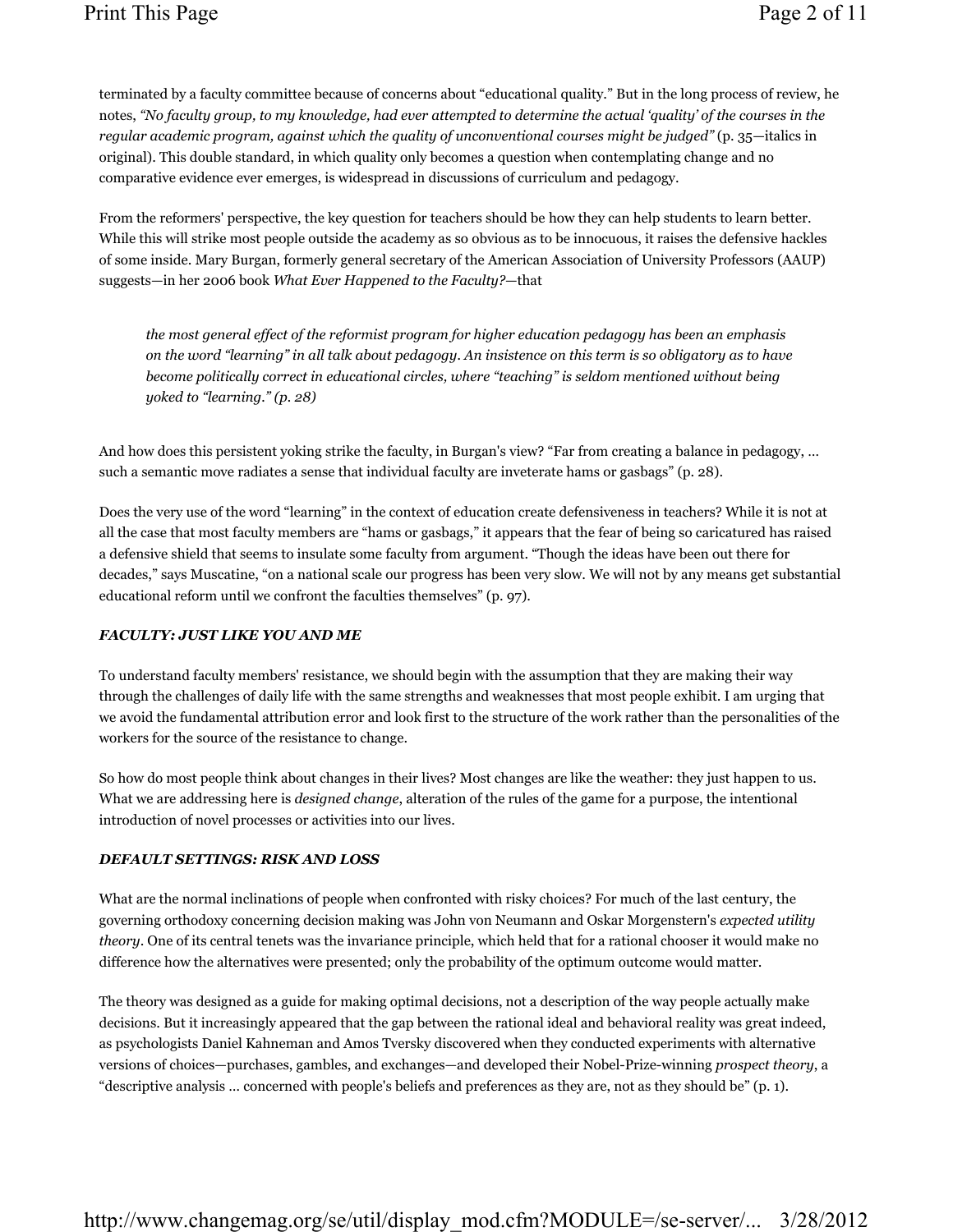In making choices, they found, most of us do not follow the invariance principle—which, they concluded, "is normatively essential, intuitively compelling, and psychologically unfeasible" (2000, p. 6). Indeed, we don't even seek the optimum choice in most cases; we seek value, which we subjectively conceive as a gain or the avoidance of a loss, measured from some reference point or anchor.

# *FRAMING AND LOSS AVERSION*

Far from making the same decision irrespective of the way the choice is presented, we are strongly influenced by the way the outcomes are *framed*. As early as the 1960s, commentators noticed that public opinion polls on the same issue elicited contradictory answers, depending on how the questions were worded. Thus, most people were for and against legal abortion, depending on how the question was presented.

Kahneman and Tversky (2000) explored the framing phenomenon with special attention to the element of risk. One of their studies introduced a choice with this background information:

*Imagine that the U.S. is preparing for the outbreak of an unusual Asian disease, which is expected to kill 600 people. Two alternative programs have been proposed. Assume that the exact scientific estimates of the consequences of the programs are as follows.*

They then gave two sets of subjects two different pairs of alternatives that were logically identical but framed differently. In the first version the alternatives were as follows:

*If Program A is adopted, 200 people will be saved. If Program B is adopted, there is a one-third probability that 600 people will be saved and a two-thirds probability that no people will be saved.*

In the second version the identical outcome was described, but the alternatives were framed, in terms not of the number of people saved, but of the number of people who would die:

*If Program C is adopted, 400 people will die. If Program D is adopted, there is a one-third probability that nobody will die and a two-thirds probability that 600 people will die.*

In both versions, the same number of people live and die, and invariance would dictate that we respond the same way to both. In both versions, the first alternative is an assured, small gain while the second is a risk taken for a chance of a larger gain.

But in the first version, where the outcome is described in terms of people saved, the vast majority (72 percent) chose Program A, the sure thing, over Program B—taking a risk for a greater gain (28 percent). In the second version, where the outcome is described in terms of people who die, 22 percent chose Program C and 78 percent Program D—the opposite result. When the choice was presented in terms of a gain (people "saved"), respondents were risk-averse—they took the sure thing over the gamble. When it was presented in terms of loss (people "die") they became risk-seeking. Furthermore, as Kahneman and Tversky concluded,

*The failure of invariance is both pervasive and robust. It is as common among sophisticated respondents as among naïve ones, and it is not eliminated even when the same respondents answer both questions within a few minutes. Respondents confronted with their conflicting answers are typically puzzled. Even after rereading the problems they still wish to be risk averse in the "lives saved" version; they wish to be risk seeking in the "lives lost" version; and they also wish to obey invariance*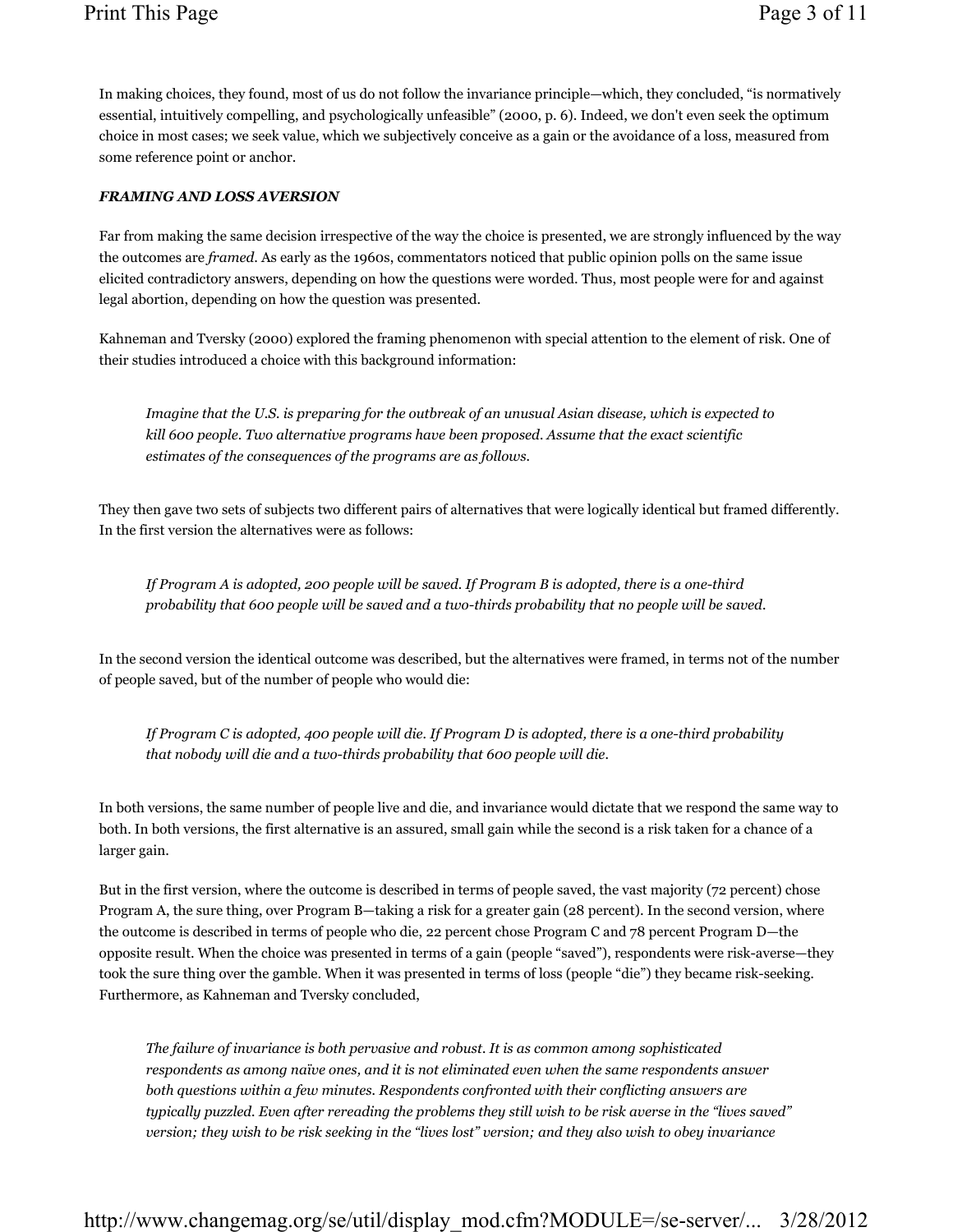*and give consistent answers in the two versions. In their stubborn appeal, framing effects resemble perceptual illusions more than computational errors. (p. 5)*

Most people view risky situations through a decidedly imperfect lens, with a powerful bias that causes them to take much greater risks to avoid a loss than to achieve a gain.

# *THE ENDOWMENT EFFECT*

*Loss aversion* has some interesting corollaries. University of Chicago economist Richard Thaler (1980) reasoned that if we will not take as big a risk to gain what we don't have as to keep what we do have, that implies that we see what we already have as more valuable. Thaler called this the *endowment effect*: My things gain value just by virtue of being mine. Tested by now in a variety of settings, this explains, for example, why people in betting studies are risk averse even when you give them "new" money to bet with: once they have been given the money, it has entered their endowment and hence becomes more valuable to them.

Dan Ariely, professor of behavioral economics at Duke University, and his colleague Ziv Carmon conducted a creative study of this phenomenon. At Duke, basketball is a popular sport, but the stadium is relatively small. Students who want tickets for a big game must camp out in tents in front of the stadium, sometimes for days or weeks, to be at the head of the line when tickets go on sale.

For games in great demand, even this doesn't guarantee tickets: Students in the line receive a lottery number, and the ticket winners are chosen by lot. So those who get into the lottery have made a considerable investment to get that far, and they place a high value on the tickets.

In the spring of 1994, Ariely and Carmon called the students in the lottery and told the winners that they had a chance to make some money by selling their tickets and the losers that they had a chance to buy one, asking each how much they would pay or how much they would accept for the transaction. Ariely describes the outcome in his book *Predictably Irrational* (2008):

*What was really surprising… was that in all our phone calls, not a single person was willing to sell a ticket at a price that someone else was willing to pay.… We had a group of students all hungry for a basketball ticket before the lottery drawing; and then, bang—in an instant after the drawing, they were divided into two groups—ticket owners and non-ticket owners. It was an emotional chasm that was formed, between those who now imagined the glory of the game, and those who imagined what else they could buy with the price of the ticket. And it was an empirical chasm as well—the average selling price (about 2,400) was separated by a factor of about 14 from the average buyer's offer (about 175). (pp. 132–133)*

The endowment effect explains, for example, why companies that offer a "money-back guarantee" on a product or a "30 day free trial" seldom pay out much for returned products. Once the customer owns the product, it becomes more valuable.

And as Ariely points out, an endowment can be *virtual:* "We can begin to feel ownership even before we own something" (p. 135). Much advertising is aimed at creating virtual ownership, which will lead to purchase. The shoppers who have set their hearts on an item, especially one with a heavy emotional load such as a car or a house, often begin to speak of it as "mine" or "ours" before any money has changed hands.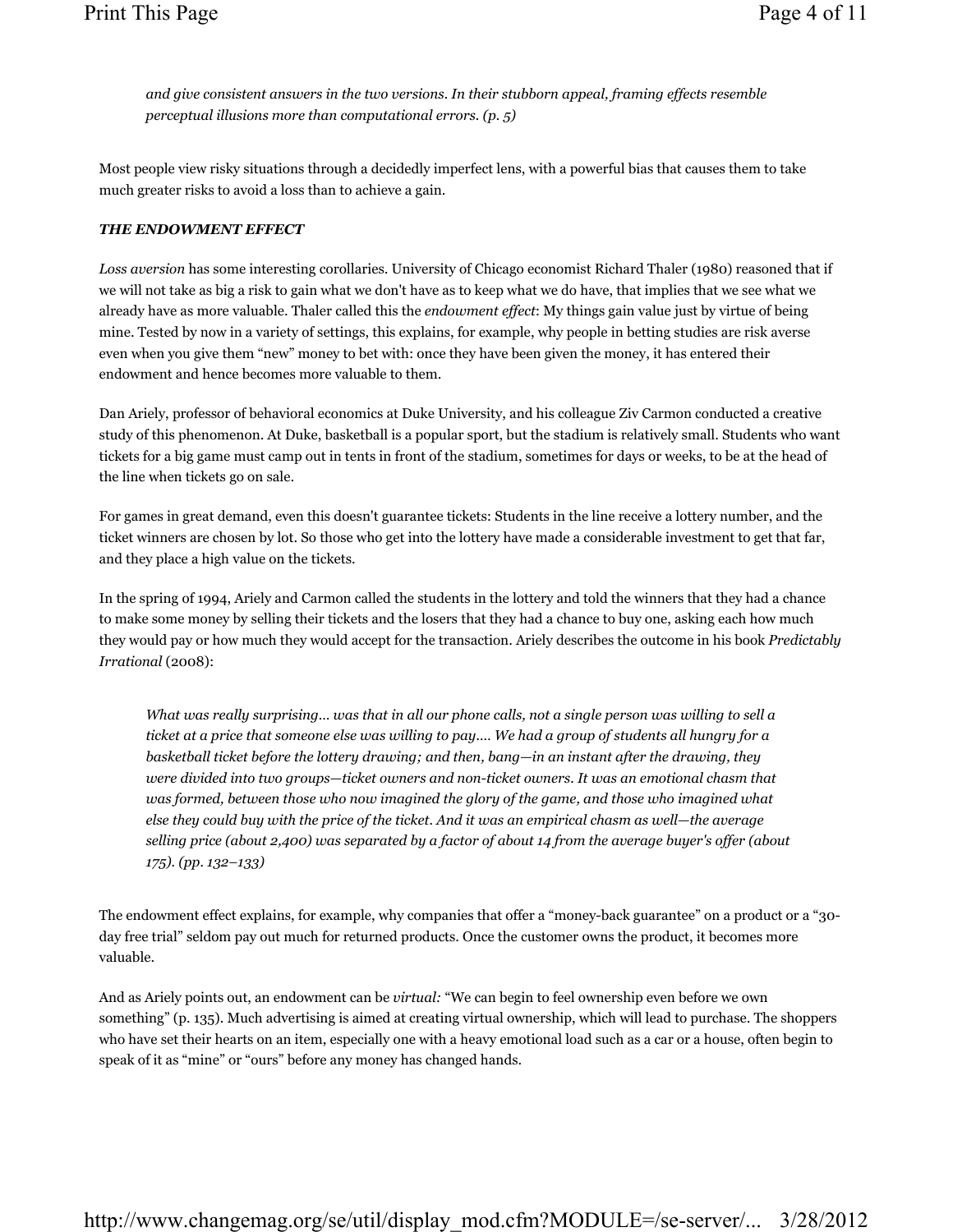Furthermore, the sense of endowment does not stop with physical property. We can "own" an idea as well as an object. Thus, *the confirmation bias* acts like the endowment effect. I read the newspaper columns or blogs that confirm my existing ideas, which I know to be more valuable than those that compete with them.

# *THE STATUS QUO BIAS*

Loss aversion and the endowment effect add up to *the status quo bias*, a pervasive preference for leaving things as they are. As Kahneman and Tversky said of framing effects, this bias is more like a perceptual illusion than a computational error. Here we have evidence from a study of college and university faculty. Thaler and Cass Sunstein (2008) describe a study of TIAA-CREF, which handles the retirement plans of many college and university professors. The study found that

But if it comes, and it always does, to a weighing of gains versus losses, loss aversion and the endowment effect will keep a thumb on the scale, leading losses to outweigh gains.

*the median number of changes in the asset allocation of the lifetime of a professor was, believe it or not, zero. In other words, over the course of their careers, more than half of the participants made exactly no changes to the way their contributions were being allocated. Perhaps even more telling, many married participants who were single when they joined the plan still have their mothers listed as their beneficiaries! (pp. 34–35)*

During the 1980s, Harvard University increased the number of health insurance plans to eight, giving employees a chance to change plans if they chose to do so. William Samuelson of Boston University and Richard Zeckhauser of Harvard (1988) examined the pattern of choices and found that there was a considerable shift in the participation in various plans. But when they separated new employees (who had to make an affirmative choice of a plan when they came to work) from continuing employees, they found that "old enrollees persist in electing the incumbent plan… much more frequently than do new enrollees" (p. 31).

Why is the status quo bias so powerful? Samuelson and Zeckhauser theorized that it is often an effort to resolve cognitive dissonance, especially in terms of one's own worth as a decision maker:

*With his or her self-image as a serious and able decision maker comes a need to justify current and past decisions, whether or not they proved successful. Past choices are rationalized, and the rationalization process extends to current and future choices. Thus, an individual tends to discard or mentally suppress information that indicates a past decision was in error (since such information would conflict with his or her self-image as a good decision maker). (p. 39)*

The status quo bias is a pervasive bias against designed change. And the evidence indicates that it applies at least as powerfully to college professors as to any other segment of the population.

# *FACULTY: LOSS, GAIN, AND ENDOWMENTS*

Changes in pedagogy and curriculum are offered as a way of making gains in student learning. But if it comes, and it always does, to a weighing of gains versus losses, loss aversion and the endowment effect will keep a thumb on the scale, leading losses to outweigh gains. So what does the faculty member potentially have to lose in this transaction?

The most obvious endowment is money—the salary and other monetary rewards a faculty member receives for doing his or her job. But whether or not salary is implicated in curricular or pedagogical change, the virtual or immaterial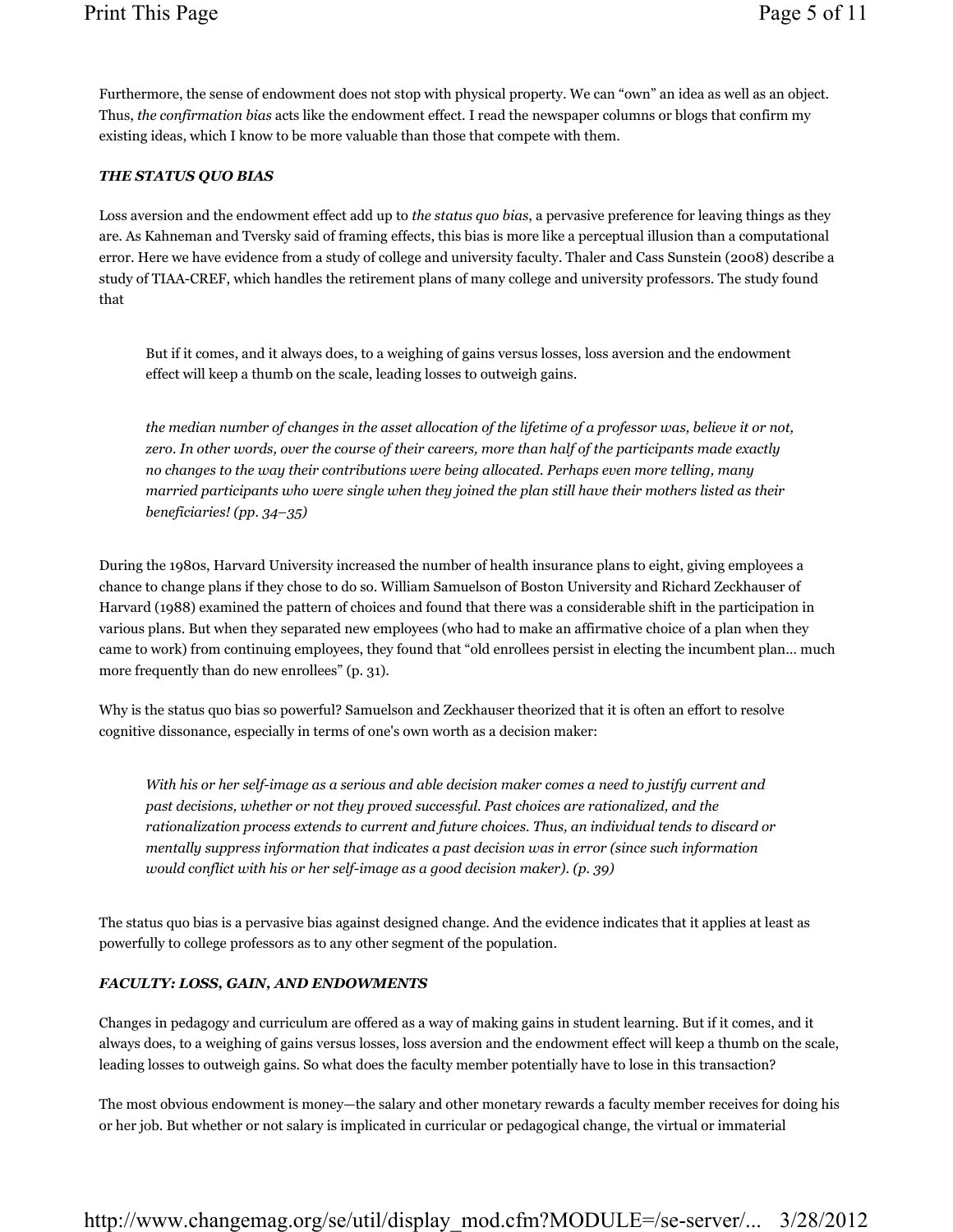endowments that are connected with monetary rewards will be. Higher salaries, raises, stipends, grants, and the like are emblematic of the prestige or self-worth connected to expertise, ability, and accomplishment.

What activities generate the faculty endowment? James Fairweather of The Pennsylvania State University studied nationwide faculty salary and work patterns for his 1996 book *Faculty Work and Public Trust*. He found that "regardless of institutional type or mission and irrespective of program area, faculty who spend more time on research and who publish the most are paid more than their teaching-oriented colleagues" (p. 67).

Indeed, the valuation of research over teaching begins even before faculty members enter upon faculty careers. In the training of graduate students, "faculty mentors are likely to emphasize research over teaching. Hence, socialization into the role of faculty member has an inherent orientation toward research" (p. 44). Fairweather reported that studies of faculty attitudes "found that faculty perceived their rewards to be dependent on research, not teaching, including faculty from institutions with a strong emphasis historically on teaching" (p. 46).

One of the most treasured endowments of college and university faculty, of course, is tenure. And like a product that we've set our hearts on but can't yet afford, tenure enters the virtual endowment of nearly all faculty members for whom it is conceivably within reach—and many for whom it isn't.

Most faculty members see tenure as linked strongly to research and linked weakly, if at all, to teaching. Jack Schuster of the Claremont Graduate School and Martin Finkelstein of Seton Hall University reviewed faculty survey results and other research for the past several decades in their 2006 book *The American Faculty*. They found that "the proportion of faculty agreeing that it is difficult to attain tenure without research or publications rose steadily from about two in five (39.9 percent) in 1969 to nearly two-thirds (65 percent) by 1997" (p. 129).

Because time and resources for research become, in the faculty mind, generators of highly valued endowments—money, privilege, prestige, promotions, and tenure—research time itself becomes an endowment. Schuster and Finkelstein found that by the 1990s, "faculty members almost universally expressed a desire to shift some portion of their time from teaching to research" (p. 87). "Teaching load," for most faculty members, is not a dead metaphor. Time spent on teaching is itself seen as a loss rather than a gain, a burden to be carried in order to pay for the research-time endowment.

# **Changing the Endowments**

At many institutions the only routes to tenure, advancement, and recognition are through research accomplishments. Recognizing this, the University of Michigan established the Thurnau Professors program specifically to recognize faculty for outstanding contributions to undergraduate education. Similarly, George Mason University established the Robinson Scholars program to recognize "outstanding scholars who are dedicated to undergraduate teaching," according to the university webpage.

The Scholarship of Teaching and Learning (SoTL) can alter the reward system if credit is given to faculty for research that bears fruit in pedagogy and curriculum design. But this only changes the faculty endowment if institutions recognize SoTL as genuinely valuable research. In the 2004 survey of participants in the Carnegie Academy for the Scholarship of Teaching and Learning (CASTL), only 35 percent of respondents agreed or strongly agreed with the statement, "The criteria for tenure decisions at my institution reflect the principles of the scholarship of teaching and learning" (Huber & Hutchings, 2005, p. 145). But those institutions where the 4 percent who strongly agreed work may be changing faculty endowments in a significant way.

# *ORGANIZATIONAL STRUCTURE AND THE SHAPE OF THE STATUS QUO*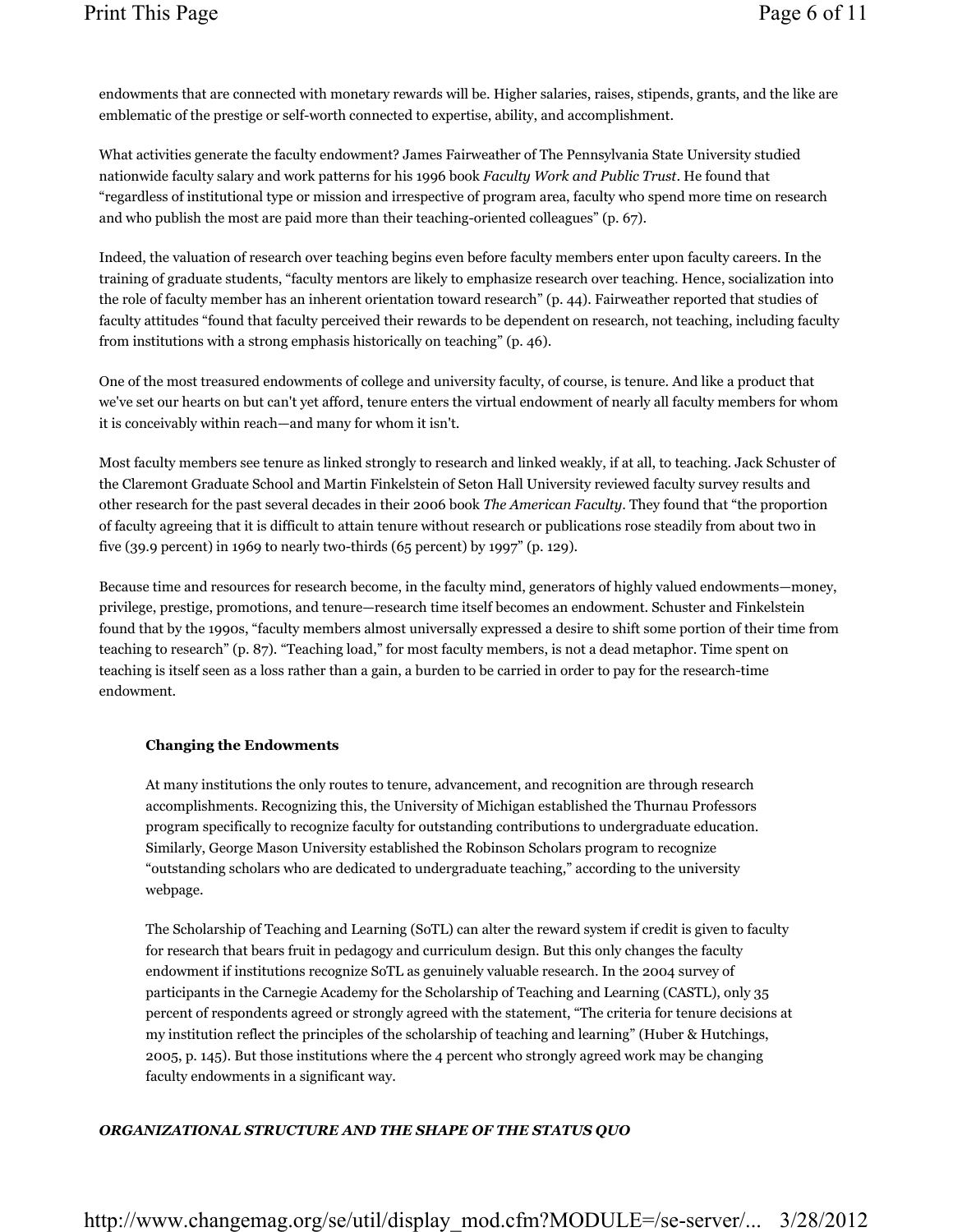At most colleges and universities, units of the organization and individuals acting within them have great autonomy. And the key units for faculty are academic departments. As Fairweather (1996) points out,

*Academic organization and faculty reward structures are based on discipline-oriented departments. Department chairs often see themselves as preservers of the discipline, ensuring that dominant mores continue. In the modern college and university, valued faculty behaviors focus on research and publication and on minimizing the time devoted to undergraduate instruction. The very structure which ensures maintenance of the disciplines works against faculty involvement in teaching and learning and against developing a more successful undergraduate curriculum. (p. 105)*

Fairweather conducted a case study of a coalition of seven institutions that sought to improve curriculum and pedagogy in their engineering departments. In surveys and interviews, he found that "faculty believe that assistant professors who devote time to teaching and curricular reform are at risk. Department chairs consistently warned assistant professors to stay out of coalition activities in spite of the commitment by deans" (p. 104).

In the loosely coupled structure of the university, the department usually becomes the depository of the faculty member's endowment. Departments play a central role in hiring new faculty and deciding who is promoted and who receives tenure. Furthermore, especially at large institutions, the department is the only place where faculty have a sense of control over institutional processes. Schuster and Finkelstein (2006) noted there is "a strong and consistent pattern of about two of every three faculty members perceiving a high level of influence on their department. At the same time, many fewer faculty (15 percent to 20 percent) report wielding high levels of influence over campuswide affairs" (p. 105).

#### **Creating Collaborative Venues Outside the Department**

Miami University of Ohio has been a leader in developing faculty learning communities. Milton Cox (2006), director of the Center for the Enhancement of Learning and Teaching at Miami, describes them as "multi-disciplinary groups of 6–15 members. … They work collaboratively on nine-month, scholarly programs to enhance teaching and learning" (p. 92). He reports that

*the learning communities built high levels of trust through participative decisionmaking. The ensuing sense of community and the scholarship of teaching and learning provided the social dynamics and the intellectual linkage between theory and practice for successful change management. The capacity-building inherent in learning communities fed off itself because successful graduates of the program are now facilitators of subsequent learning communities. (p. 97)*

When it comes to teaching, most faculty lack either credible expertise, respected credentials, common standards, or a framework of meaningful review; thus they see pedagogical improvement as a morass in which gains would be invisible if achieved and in which they can only lose time, money, and energy through vaguely configured efforts that create no enduring value. So the department preserves the individual space of the faculty member to teach unobserved and unmolested.

But what of community colleges and others where faculty have no research responsibilities? While there is little or no pressure on faculty at these institutions to do research, the organizational structure is usually the same: Faculty are hired, promoted, and granted tenure through discipline- or skill-based departments. And the system of recognition and reward in the community college, like that in the university, is based on individual accomplishment as mediated by the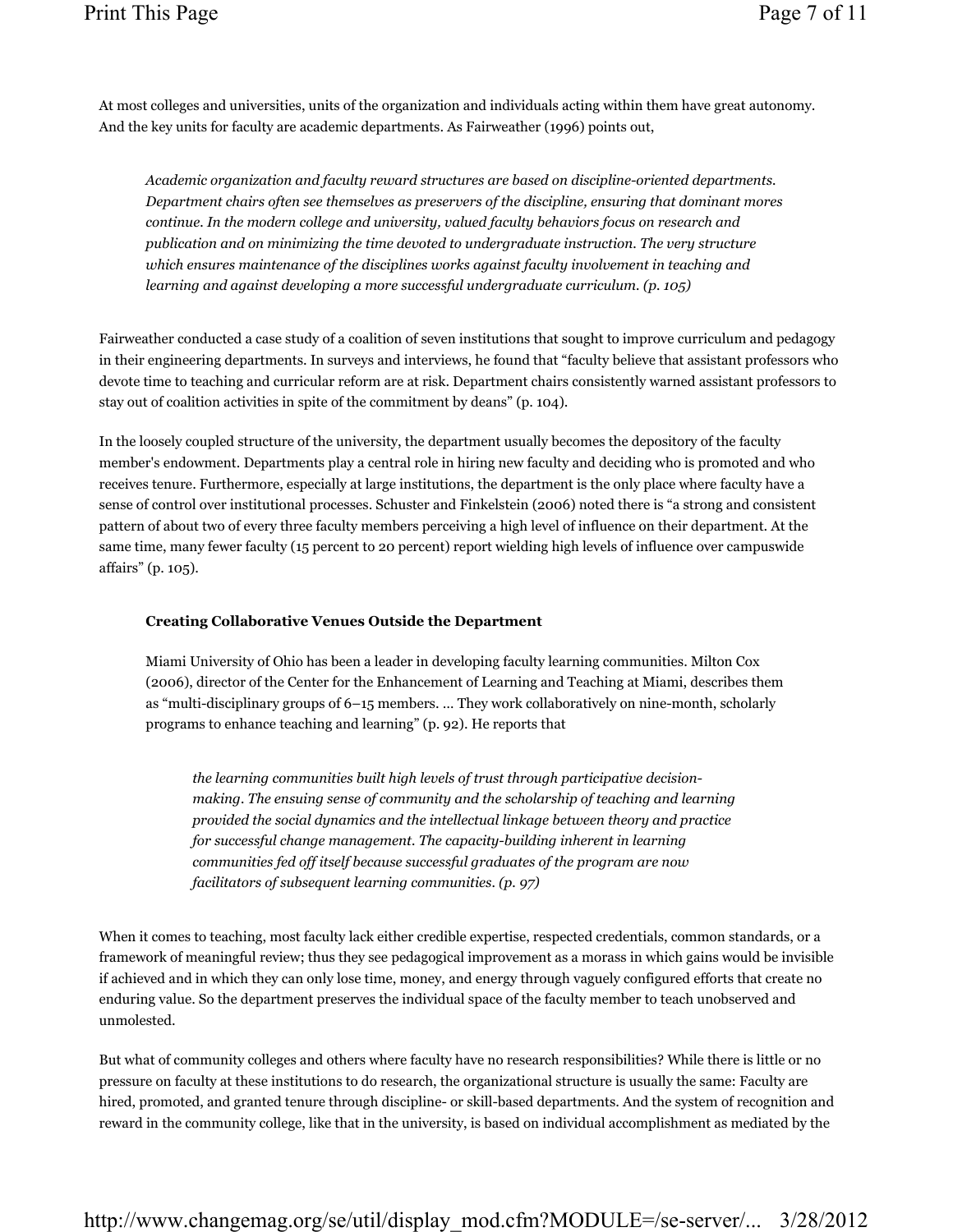department. So the autonomy survives without the research. Thus the privacy and individualism of teaching at most community colleges creates an environment in which autonomy itself becomes a reward, a form of control, an endowment.

W. Norton Grubb and associates from the University of California at Berkeley observed hundreds of classes and interviewed dozens of teachers at twenty-four community colleges throughout the country for their book *Honored but Invisible: An Inside Look at Teaching in Community Colleges (1999)*. They found that

*a defining aspect of instructors' lives in community colleges is their isolation. Except in a small number of exemplary institutions, most instructors speak of their lives and work as individual, isolated, lonely. A teacher's job is a series of classes, with the door metaphorically if not literally closed. Some faculty view isolation as an inherent part of teaching: "Teaching is a very individualistic endeavor, and people are often secretive and unwilling to seek out or utilize a different approach." (p. 49)*

In the absence of clear standards, in an isolated environment where the work is not seriously examined and its consequences are essentially unknown, the privacy of the classroom becomes the means of control and the personal entitlement of the teacher.

The structure of faculty work virtually assures that proposals to significantly improve teaching and learning will appear to threaten important faculty endowments: research time, recognition for hard-earned expertise, the privacy of teaching, the security of tenure, the predictability of promotion and perquisites, the safety of the status quo. Most faculty, when they hear of proposals for serious educational change, fear loss, even if they cannot articulate exactly what they might lose. And because they are, after all, highly educated and articulate, they will need to resolve the cognitive dissonance, to rationalize the fear by providing arguments against or distractions from the proposals.

As Muscatine points out, there is a double standard at work: The question of quality comes up only with respect to proposed changes but rarely in terms of existing practices. That is because existing practices create no cognitive dissonance and require no rationalization. The status quo bias ensures that we simply assume the viability of the status quo. In the case of change, however, people begin to marshal arguments. Engaging in those arguments will avail us little unless we address the loss aversion and endowment defenses that drive many faculty members' reactions to change.

# *CHANGING THE PROSPECT: CREATING AN ENDOWMENT IN THE FUTURE*

Max Planck, the originator of quantum theory in physics, wrote in his autobiography that "a new scientific truth does not triumph by convincing its opponents and making them see the light, but rather because its opponents eventually die, and a new generation grows up that is familiar with it" (qtd. in Samuelson & Zeckhauser, p. 47). Will it be thus with colleges and universities?

The tenure-track or tenured full-time faculty I have been discussing are now a minority of the teaching staff in higher education. But at most traditional institutions, the shrinking minority of tenure-eligible faculty still have great influence on institutional policy. Can these immovable objects be moved?

Consider a scenario that has played itself out on many campuses. A task force is appointed to address some challenge. The members of the group work together for months, reading the same materials and attending conferences or inviting in speakers. They discuss the problem and eventually produce a consensus proposal. They then present this proposal to the larger campus community.

I doubt I need to tell you what generally happens at this point. "The faculty" (a group that tends to be defined by those who speak first and most vigorously) raises objections—sometimes procedural, sometimes substantive, often both. The members of the group proposing the change are often incensed at the fact that the objectors just don't get it and seem to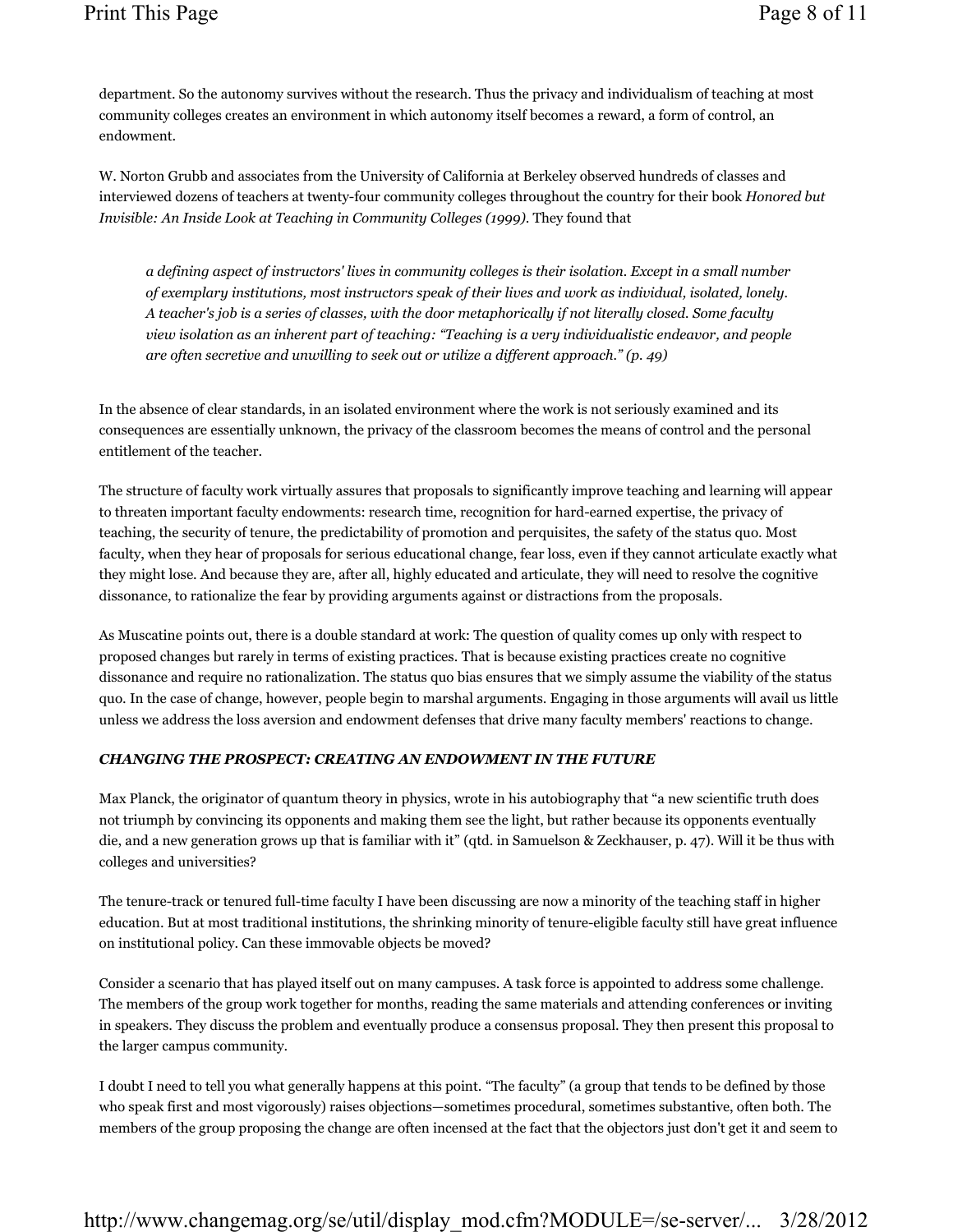be ignoring all of their hard work and superior arguments. The objectors often doubt the motives of the proposers and suggest that there is some administrative hand or ulterior motive behind the scenes. The opponents find themselves arguing past each other, often with an increasingly *adhominem* tone. Most faculty who are not directly engaged in the dispute find the whole business distasteful and an unwelcome distraction from their real work. And so it goes.

I raise this scenario to point out an interesting contrast: that between the faculty members on the task force and those in the opposition. It is faculty on both sides. But one group is advocating a change while the other is opposing it. What's the difference?

The opponents we can easily explain. In the face of a proposal for change, loss aversion makes them resist what they see as threats to their endowment. It is often those with the most invested in the threatened endowment who move most quickly to the fore to defend the status quo. The threat of loss triggers a willingness to take risks, to stick their necks out, in order to prevent the loss. Having "seen" the danger, they rationalize their opposition and increasingly consider those who don't see it to be irrational. The confirmation bias, which feeds conspiracy theories, reinforces defensive reactions.

We should note here that the proposal may have been a genuinely awful idea, and the opponents may have the substantive evidence on their side. The point is that this dynamic can play itself out whether the ideas in question are good or bad, right or wrong, because it is happening at a different level, independent of the substantive virtue of the ideas being debated. That is one reason why outsiders often find such debates puerile and pointless.

But what of the advocates of the idea? Why is their behavior just the opposite of what we would expect? Instead of reacting defensively to a new idea, they are vigorously advocating for it.

#### **Involving Faculty in the Design of Change**

In their 2000 book *Learning That Lasts*, Marcia Mentkow ski and associates descreibe the Alverno College involved faculty while becoming one of the most innovative and forward-looking institution in the country:

*As Alverno College underwent chanage toward outcome-based teaching and learning …, it was critical ti have structured opportunities in which educators could talk in depth. To this end, college-wide institutes were held three times a year and faculty meetings in various configurations convened every Friday afternoon. These forums still continue and provide regulat sessions for discussing issues of teaching and learning and for exploring teaching practices and roles. (p. 269)*

How does that happen? Something changed during the months of meetings and discussion.

What occurred was something like this. They were presented, not with a fully formed idea to change the institution but with a mass of information; they had to come up with a way to make sense of it, an interpretation of the information that could allow them to respond to it. They had to interpret it in a way that allowed them to resolve the cognitive dissonance it created.

Through the discussion and evidence-collection process, the group, as the saying goes, "took ownership" of their interpretation. That is, the interpretation of the data and the plan they developed to address it became a part of their virtual endowment—like the house you want to buy but haven't signed the papers for yet.

Thus the members of the task force had redesigned their status quo. It became "our" problem, then "our" interpretation, then "our" plan. For them, the failure to adopt the plan would be a loss. Their valued endowment lived in the achievable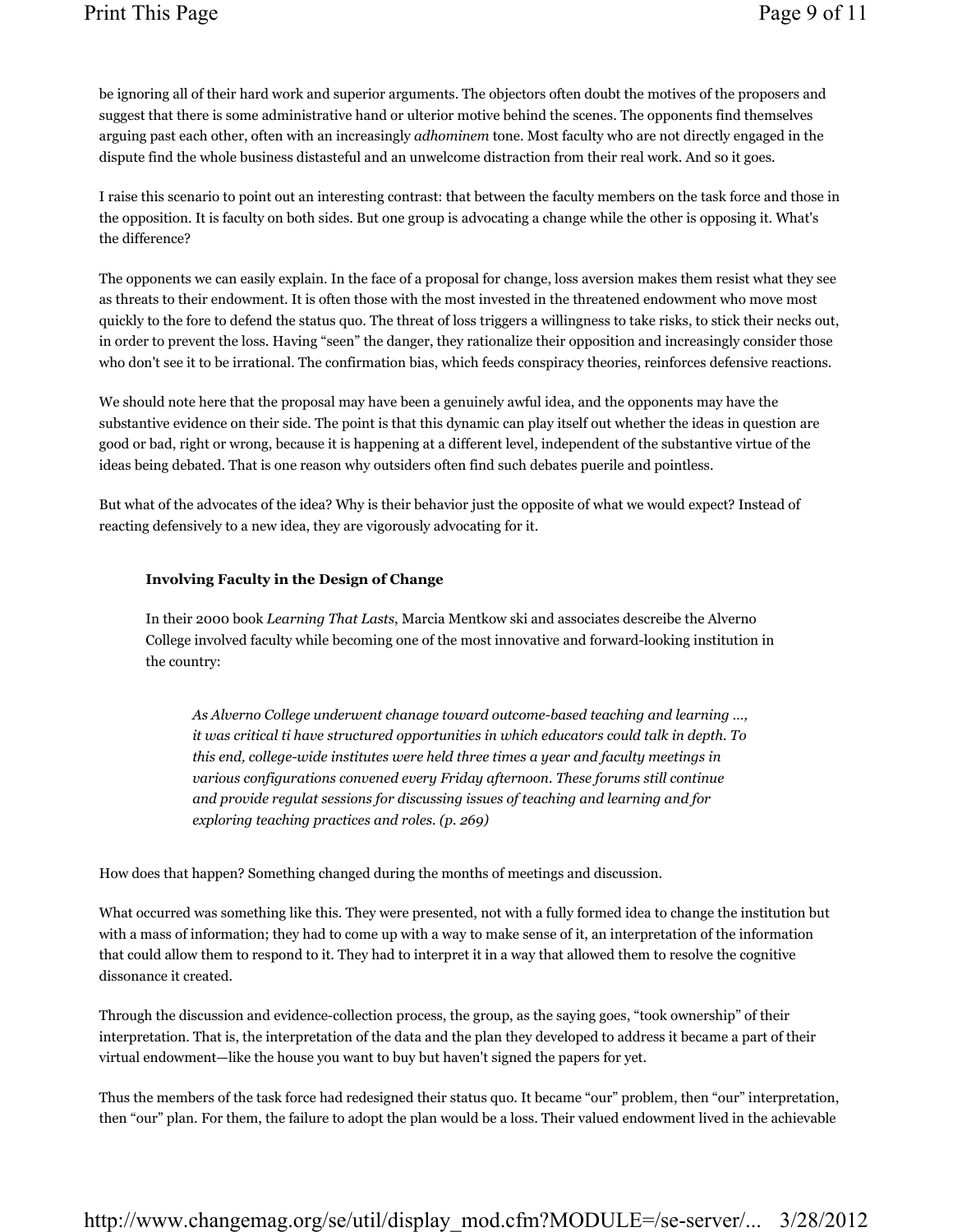future, not in the past, so loss aversion moved them to vigorously defend the change. And if the plan were defeated, they would feel the loss personally and deeply.

So it is possible to reconfigure the endowment in order to get things done; people do it all the time. It is what always happens when successful, designed change occurs on a large scale: "Repent, for the Kingdom of God is at hand!" "We hold these truths to be self-evident… ." "I have a dream!" At a more mundane level, all the advertisers who make you yearn for their products show you what your life will be like with those products, and you find even before you own them that you can't give them up.

How can we create an endowment in a better future for faculty who now fear losing what they have in the present?

A few suggestions for institutions that want to design change:

- Stop creating strong anti-change endowments. The linking of hiring, promotion, and tenure to disciplinary research creates an endowment that undervalues teaching and learning and deters faculty commitment to change.
- Link faculty endowments to collaborative work instead of only to individual work. If all the significant rewards are accessible only to faculty acting as individuals in private, then collaborative work with other faculty will seem a loss rather than a gain.
- Create structures through which large numbers of faculty can design the change. Just as the task force that works together on a plan comes to create an endowment in the future, so can others if they are engaged in defining and shaping that endowment.
- Establish channels outside of academic departments through which faculty members can build their endowments. Departments as presently configured reinforce the priority of specialized research and faculty privacy and autonomy. If they are the only avenues for faculty development and endowment, they will create rigidity and resistance.

The key to designing and executing productive institutional change is not simply to build a better academic mousetrap. Faculty will not beat a path to the doors of those with the best arguments. We need to not only design change for our institutions but redesign our institutions for change. At base, we must recognize that we can't change without changing. We cannot create a better future unless we are willing to embrace a future that is different from the past.

# **RESOURCES**

1. Ariely, D. (2008) *Predictably irrational: The hidden forces that shape our decisions.*, HarperCollins., New York, NY.

2. Bok, D. (2006) *Our underachieving colleges: A candid look at how much students learn and why they should be learning more.*, Princeton University Press., Princeton, NJ.

3. Burgan, M. (2006) *Whatever happened to the faculty? Drift and decision in higher education.*, Johns Hopkins University Press., Baltimore, MD.

4. Cox, M. D. Hunt, L., Bromage, A. and Tomkinson, B. (eds) (2006) Phases in the development of a change model.. *The realities of change in higher education*, pp. 91-100. Routledge., New York, NY.

5. Fairweather, J. S. (1996) *Faculty work and public trust: Restoring the value of teaching and public service in American academic life*, Allyn and Bacon., Boston, MA.